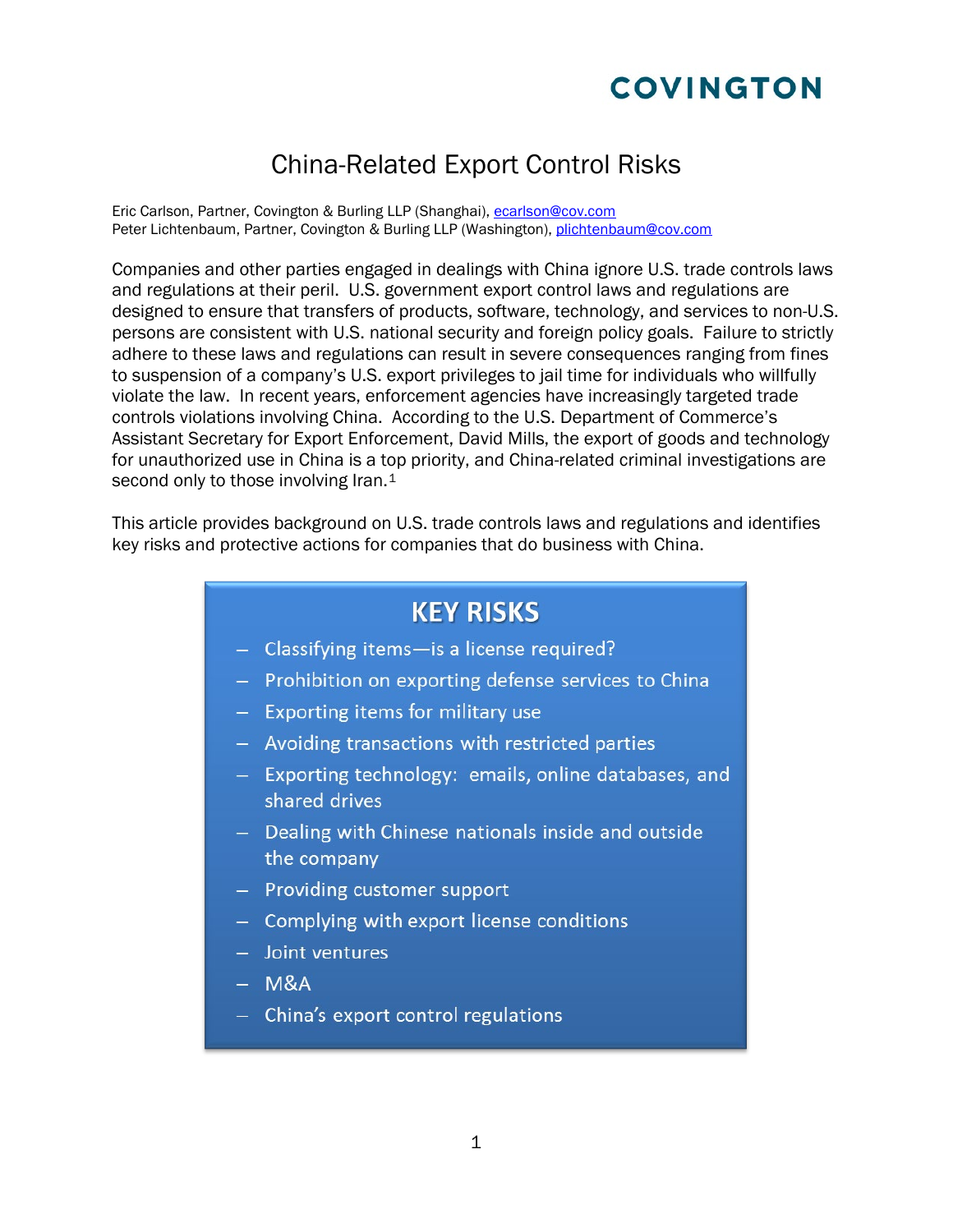## **I.** Overview of U.S. Export Controls

U.S. trade control laws and regulations control exports, reexports, and in-country transfers of goods, technology, software, and services based on the destination, end-use, and end-user. "Exports" and "reexports" are defined broadly to include physical shipments, cross-border electronic transmissions (such as by email or downloading from a remote computer server), and the disclosure of controlled technology to a non-U.S. citizen or permanent resident even if such transfers occur entirely outside of the United States. Certain restrictions are countryspecific due to national security, foreign policy, nonproliferation, or other concerns. Other restrictions apply only to identified parties or where an item would be used for certain enduses that raise policy or security concerns. Where restrictions apply, items may not be supplied unless the parties involved obtain export licenses from relevant U.S. government agencies. Key U.S. trade controls laws and regulations include:

- The Arms Export Control Act ("AECA") (22 U.S.C. § 2778) and the International Traffic in Arms Regulations ("ITAR") (22 C.F.R. Parts 120-130) administered by the Department of State's Directorate of Defense Trade Controls ("DDTC");
- The Export Administration Regulations ("EAR," 15 C.F.R. Parts 730-774) administered by the Department of Commerce's Bureau of Industry and Security ("BIS"); and
- The trade and economic sanctions programs and regulations (31 C.F.R. Parts 500- 598) administered by the Department of the Treasury's Office of Foreign Assets Control ("OFAC").

U.S. export controls permit most civil and dual-use goods and services to be supplied to China without a U.S. governmental license. However, certain U.S.-origin goods and technology, and even certain foreign-origin goods and technology containing more than *de minimis* amounts of U.S. content, require licensing before they can be exported to China, even if they are not being exported directly from the United States. At the same time, certain persons and entities in China are prohibited from receiving any item of U.S. origin or containing more than *de minimis* U.S. content. In addition, as discussed in more detail in Part II.C below, the export of certain items for certain military end-uses in China also is prohibited.

Violations of U.S. export control laws and regulations can result in civil penalties of up to \$500,000 per violation under the ITAR and up to \$250,000 per violation under the EAR and under OFAC sanctions. Criminal penalties are up to \$1 million and 20 years in prison, or both. In addition, violators may face debarment and/or be denied export privileges. These penalties may be imposed on any entity—whether U.S. or non-U.S.—that deals in (i) U.S. origin goods; (ii) foreign-made products or technology that include more than *de minimis* amounts of controlled U.S.-origin content; or (iii) foreign-made direct products of sensitive U.S.-origin technology. The U.S. regulatory agencies also may hold U.S. parents responsible for the actions of non-U.S. subsidiaries and owned or controlled affiliates and joint ventures.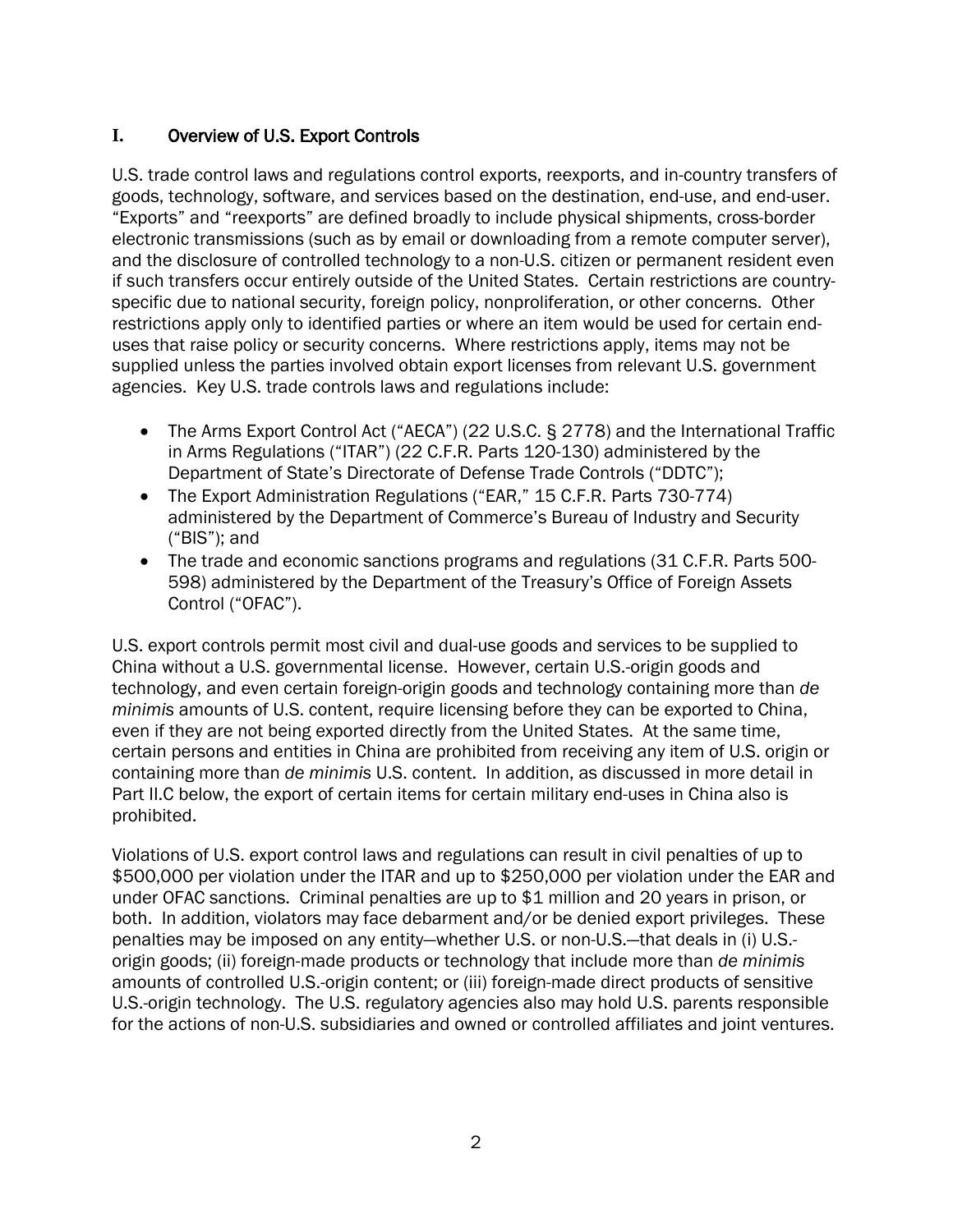## **II.** Key China-Related Risks

## A. Classifying Items: Is a License Required?

Determining the proper jurisdiction and classification of goods, technology, software, and services is essential to understanding which U.S. government agency regulates their export, transfer, reexport, and retransfer, and which export controls apply. A company that fails to properly classify its products may inadvertently export items to China without the required license.

For example, in a consent agreement published in June 2012, United Technologies Corp. ("UTC") and its subsidiaries acknowledged that they had failed to properly establish the jurisdiction of defense articles and technical data exported to China to support the design and development of a military attack helicopter. Specifically, a UTC U.S. subsidiary supplied software to operate an engine control system for engines which were ultimately used in the Chinese military helicopters prototypes, but UTC entities failed to recognize that the modification subjected the software to ITAR controls. UTC and its subsidiaries agreed to pay more than \$75 million in penalties and implement remedial compliance measures imposed by the State Department and the Department of Justice, including a requirement that UTC appoint a Special Compliance Officer to monitor, oversee, and promote its export compliance efforts.[2](#page-10-1)

Exporters may self-classify their products—i.e., determine on their own the proper export classification of their products—without consulting U.S. government regulators. In addition, exporters can ask relevant government agencies (the State Department for defense articles, defense services, and related technology controlled under the ITAR, and the Commerce Department for dual-use goods controlled under the EAR) to classify products for them. Companies also can seek government classification where the classification is unclear, or if the exporter requires documentation to support an export classification determination.

## B. Prohibition on Exporting Defense Articles to China

The U.S. government maintains a comprehensive arms embargo against China. A company that exports to China articles that the U.S. government has designated as "defense articles" or related technical data or services, violates the ITAR and faces potential civil penalties, criminal fines, and debarment. As discussed above, UTC agreed to pay more than \$75 million in penalties after a subsidiary exported modified software subject to ITAR control to China.

Defense articles are identified on the U.S. Munitions List ("USML") and include, notably, many sophisticated electronics-, satellite- and space-related items. For example, Zhao Wei Zhang was sentenced to time served and three years of supervised release after pleading guilty to conspiring to export dynamically tuned gyroscopes, which could be used in tactical missile guidance and unmanned aircraft systems, from the United States to China without a license.<sup>[3](#page-10-2)</sup>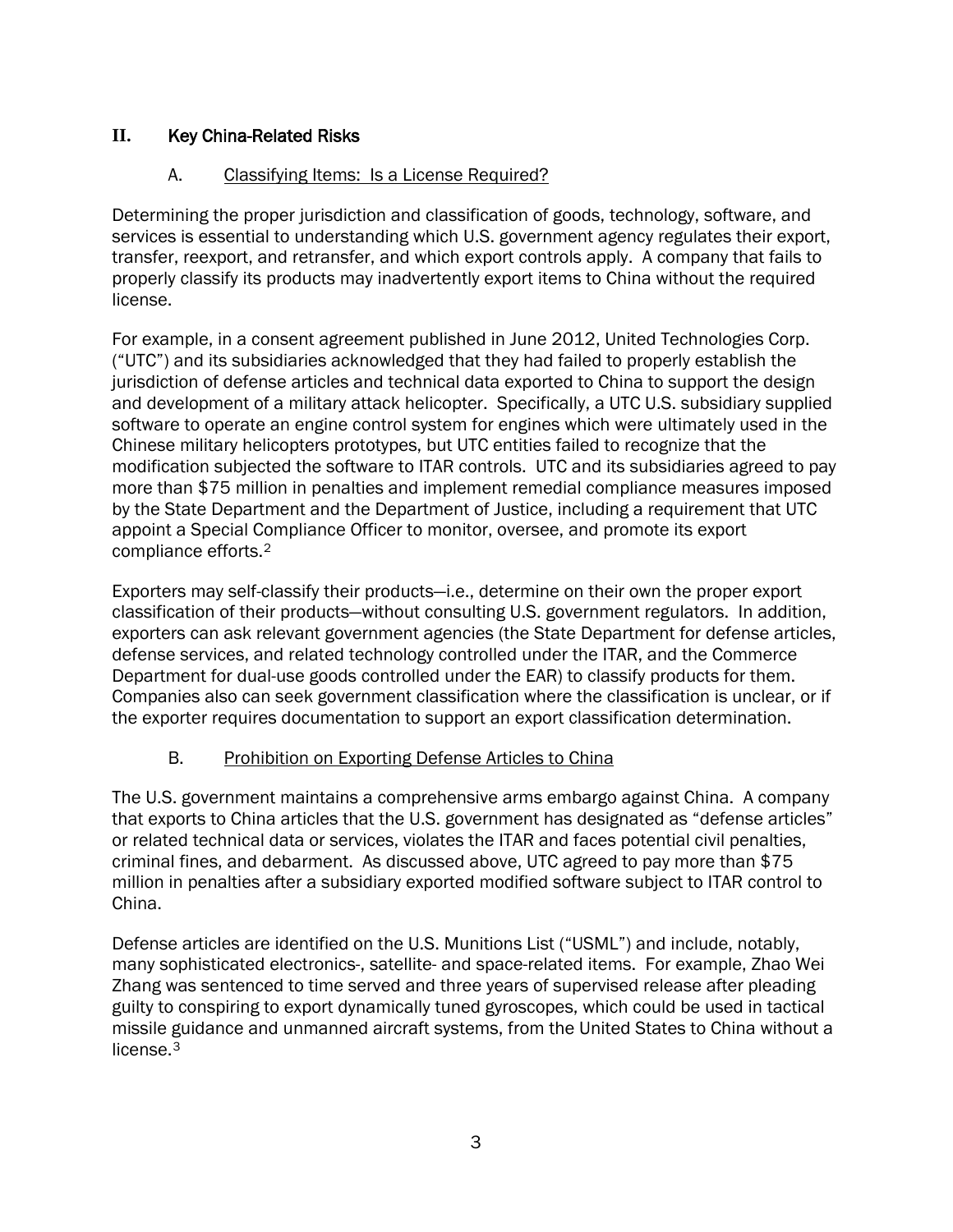In addition, the USML includes certain parts and components that are used in defense articles. For example, in September 2013, Zhen Zhou Wu received a sentence of 84 months in prison for conspiring over a 10-year-period to illegally export to China military and sophisticated electronics including Commerce Department-controlled electronics components with military applications such as electronic warfare, military radar, and satellite communications systems. Several Chinese military entities received the equipment, which was used in military phased array radar, electronic warfare, and missile systems. After serving his sentence, Wu also will be subject to deportation to China.<sup>4</sup>

Because the U.S. government defines "export" broadly, a party may violate the ITAR any time defense articles or related technical data are transferred outside of the United States, even if the party did not actually transfer those articles or technical data to any foreign persons. For example, the Sixth Circuit found that Professor J. Reece Roth violated the ITAR simply by carrying ITAR-controlled data on his laptop during a trip to China.[5](#page-11-1) Whether or not Professor Roth ever opened or accessed the technical data while he was in China was considered irrelevant. Professor Roth was sentenced to 48 months in prison.[6](#page-11-2)

The prohibition on providing defense articles to China impacts both shipments of goods and intangible transfers to Chinese nationals in China or in the United States. For example, Chinese R&D facilities may not receive access—even theoretical access—to databases or networks that contain ITAR-controlled technical data or specifications. *See* Part II.F below.

Under the Obama Administration's Export Control Reform initiative, many USML items have been transferred to the Commerce Control List under the EAR. However, these formerly USML items are mostly classified in control categories, principally the "600-series" controls, that are not authorized for export to China.

#### C. Exporting Items for Military Use: China Military Rule

Under the China Military Rule, the U.S. government prohibits the supply of certain civil or dual-use items that are subject to the  $EAR<sup>7</sup>$  $EAR<sup>7</sup>$  $EAR<sup>7</sup>$  to China if the exporter knows or has reason to know that the item is intended for a "military end-use" in China.<sup>8</sup> Knowledge is defined broadly to include "not only positive knowledge that the circumstance exists or is substantially certain to occur, but also an awareness of a high probability of its existence or future occurrence."[9](#page-11-5) Awareness can be inferred from evidence of a conscious disregard of facts or from a person's willful avoidance of facts.<sup>10</sup> As a result, a party that provides a designated item to a customer with ties to the Chinese military runs the risk of being deemed to have had "knowledge" that the item is being acquired for a military end-use.

Because many Chinese entities engage in both military and commercial activities, making judgments about the nature of a transaction can be difficult. Parties should consider precautions, such as conducting extra due diligence on customers to determine military ties, obtaining information regarding the customer's intended application of a requested item, and confirming that the intended end-use is legitimate.

#### D. Avoiding Transactions with Restricted Parties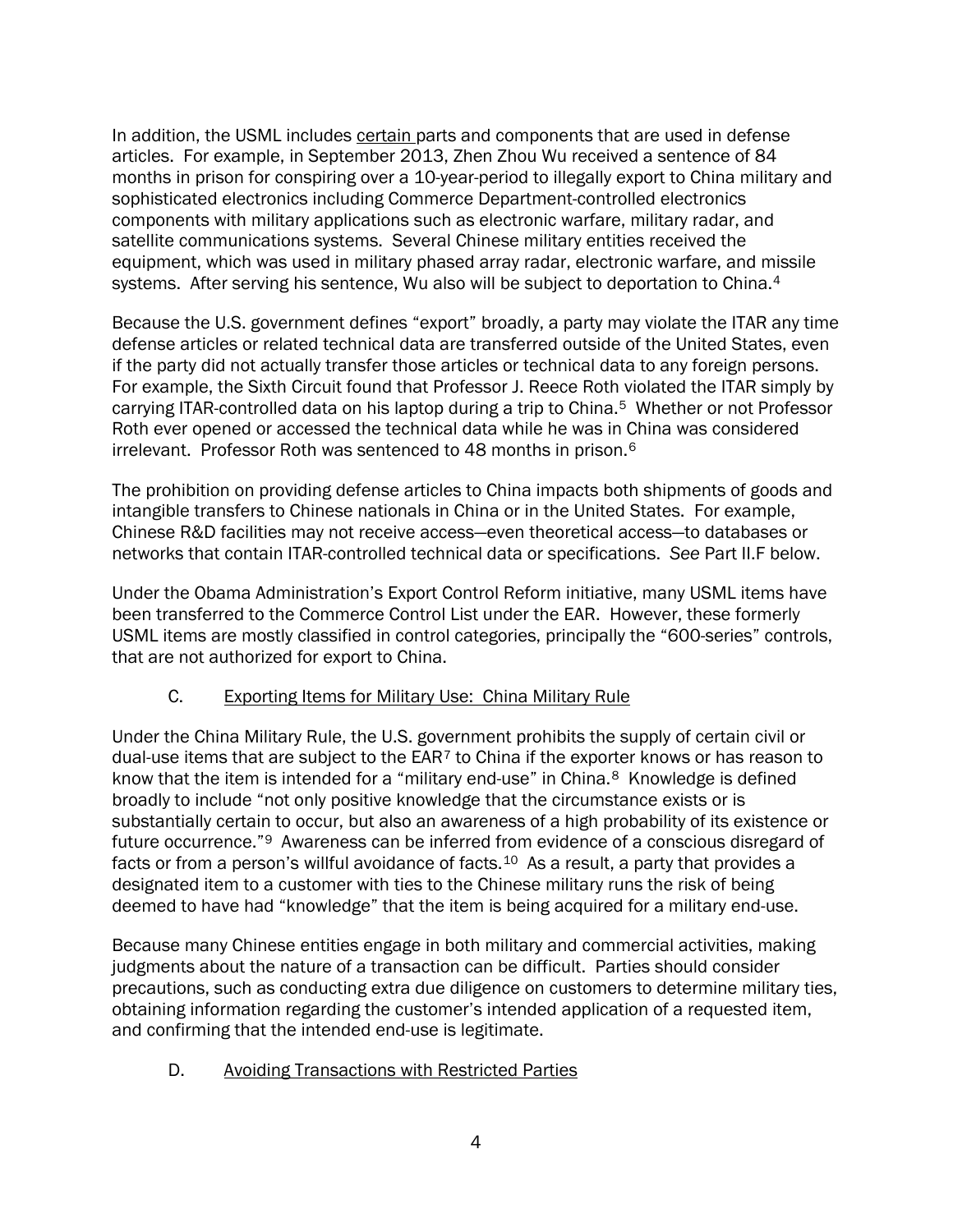The U.S. government maintains several denied/restricted party lists of U.S. and foreign persons and entities that have been identified as threats to U.S. national security, as supporting terrorist activities, as associated with criminal organizations, or who the U.S. government otherwise wants to restrict from trading with U.S. persons and/or from trading in U.S.-origin items. These lists include the [Debarred Parties List,](http://www.pmddtc.state.gov/compliance/debar_intro.html) the [Denied Persons List,](http://www.bis.doc.gov/dpl/default.shtm) the [Entity List,](http://www.bis.doc.gov/entities/default.htm) the [Nonproliferation Sanctions List,](http://www.state.gov/t/isn/c15231.htm) the [List of Specially Designated Nationals](http://www.treasury.gov/resource-center/sanctions/SDN-List/Pages/default.aspx)  [and Blocked Persons,](http://www.treasury.gov/resource-center/sanctions/SDN-List/Pages/default.aspx) and the [Unverified List.](http://www.bis.doc.gov/enforcement/unverifiedlist/unverified_parties.html) A number of China-based parties, including significant commercial entities and their affiliates, are on these lists.<sup>[11](#page-11-7)</sup> Further, if a Specially Designated National owns, directly or indirectly, at least a 50 percent interest in an entity, then the entity is treated as if it were listed. (This policy does not apply to companies listed on the Entity List, however, according to a recent clarification by the Commerce Department.) Note that these lists are not available in Chinese-language versions, which can make accurate screening a challenge.

In December 2012, Xun Wang, the former Managing Director of PPG Paints Trading (Shanghai) Co., Ltd., a wholly-owned Chinese subsidiary of U.S.-based PPG Industries, Inc., was sentenced to one year in prison for conspiring to export, reexport, and transship highperformance epoxy coatings from the United States, through China, to a Pakistani party identified on the Entity List. Ms. Wang also was ordered to pay \$300,000 in administrative and civil penalties and to perform 500 hours of community service.<sup>12</sup> PPG Paints Trading and a major Chinese company, China Nuclear Industry Huaxing Construction Co., Ltd., also pled guilty in the same matter and each company paid substantial civil and criminal fines.

U.S. companies should conduct due diligence on all parties to a transaction whose information they obtain for business purposes. Where U.S. companies work with distributors, they should ensure that the distributors are aware of and agree to abide by U.S. limitations on doing business with restricted parties. U.S. companies should follow up on any red flags that distributors are not abiding by these restrictions.

#### E. Exporting Via Technology: Emails, Online Databases, Shared Drives, and the Cloud

U.S. export control regulations govern transfers of technology, including (i) the physical shipments or transfer of technology; (ii) cross-border electronic transmissions, including phone conversations, email, or downloads from a remote computer server; (iii) transfers of technical data subject to U.S. jurisdiction from one non-U.S. business unit to another non-U.S. business unit; and (iv) transfers of technical data subject to U.S. jurisdiction to a third party, including subcontractors. U.S. export controls may apply even to transfers that occur between two parties both located within China.

Providing a Chinese business partner or subsidiary with access to U.S.-origin technology (including build-to-print specifications or technical diagrams) may require a license, even if a U.S. entity owns the facility, or the product being manufactured in China will be shipped exclusively back to the United States. For example, in October 2013, Precision Image Corporation was fined \$300,000 and its owner, Chih-Kwang Hwa, was sentenced to four months in prison and six months of home detention, with two years of supervised release, for exporting to Taiwan ITAR-controlled technology. Hwa obtained contracts from the U.S.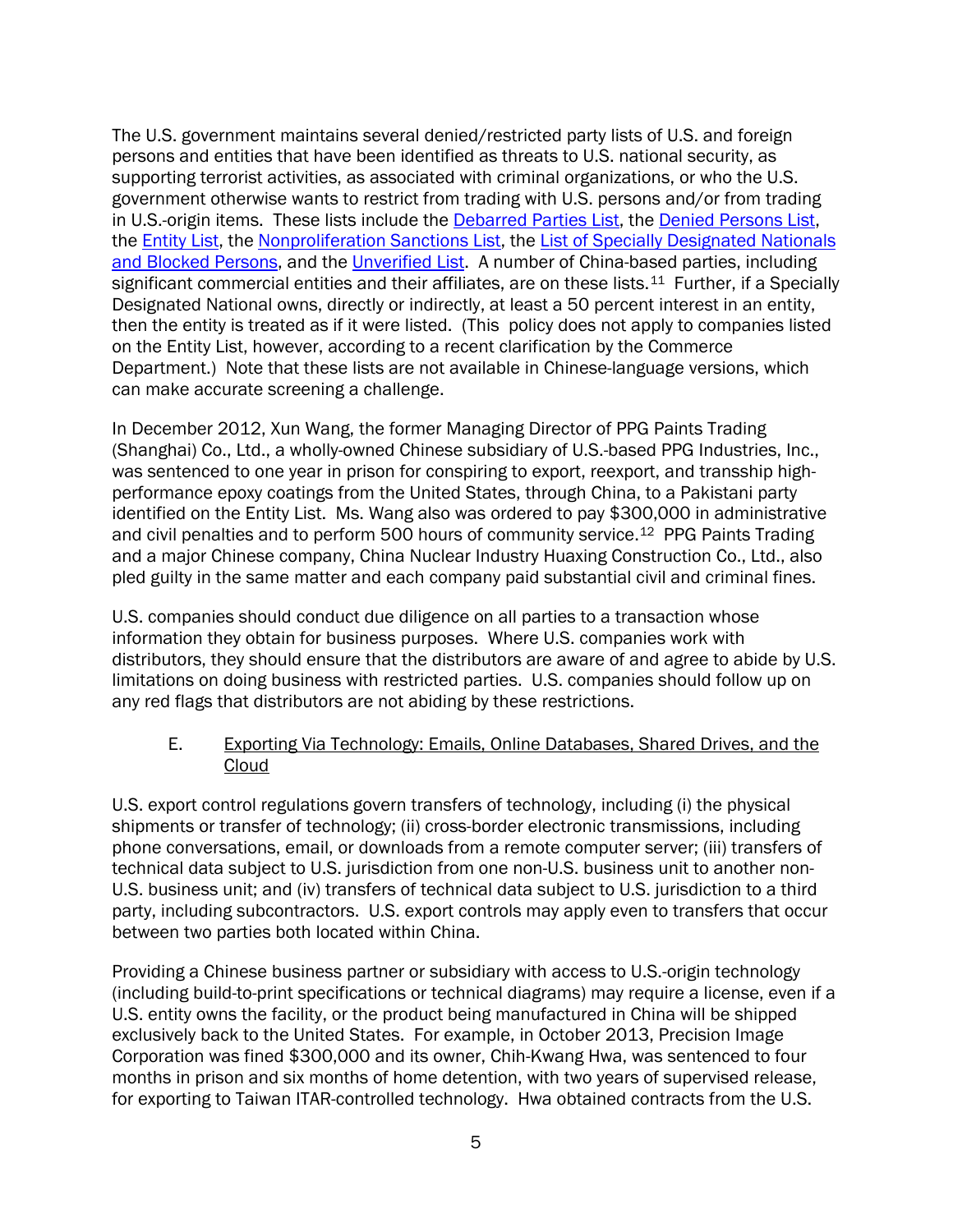Navy worth approximately \$180,000 to supply circuit boards by falsely claiming the boards would be manufactured in the United States when they were actually being manufactured in Taiwan.[13](#page-11-9)

Emailing controlled technology to foreign persons, including foreign person employees, or allowing them to access (even theoretically access) controlled technology through online databases or shared drives also would be considered an export. This means that parties that employ Chinese nationals and other personnel located in China may risk violating U.S. law by providing such parties with access to global R&D resources.

While no license is needed to transfer technology that is "publicly available" or in the "public domain," an export license often is required to transfer technology, including technical data, to China. Parties that export technology, provide technical support to China, provide parties in China with access to technological specifications through the intranet or networks (including the cloud), and/or travel to China to assist customers, run the risk of violating U.S. law if they do not first obtain the necessary licensing. For example, ArvinMeritor, Inc. was assessed a \$100,000 civil penalty for engaging in the unlicensed export to China and other countries of technical drawings controlled for national security reasons.[14](#page-11-10) In an unrelated incident, Zhaoxin Zhu of Shenzhen, China was sentenced to two years in prison and three years' supervised release for conspiring to purchase controlled satellite and radar technology for export to China.<sup>[15](#page-11-11)</sup>

F. Dealing with Chinese Nationals Inside and Outside the Company: Deemed Exports and Reexports

An export to a Chinese national—wherever that person is located—is considered an export to China. An export license may be required to disclose technology or software source code to Chinese nationals, including those working at U.S. companies. For example, for failing to comply with U.S. export control laws, including failing to obtain export licenses that were required to transfer controlled technology to Chinese nationals who worked at Suntek Microwave, Inc. in the United States, Suntek was assessed a \$275,000 civil penalty, and Suntek's president was individually assessed a \$187,000 civil penalty. Each party also was assessed a 20-year denial of export privileges. In related criminal proceedings, Suntek agreed to pay a \$339,000 criminal fine and Suntek's president was sentenced to 12 months in prison.[16](#page-11-12)

These types of exports to foreign nationals located in the United States are referred to as "deemed exports" because the technology or source code is deemed to be exported to the home country of the non-U.S. person. Similarly, a transfer of U.S.-origin technology to a Chinese national working at a Singaporean company in Singapore is considered a deemed reexport to China.<sup>[17](#page-11-13)</sup> This means that if a third-country party employs a Chinese national who will have access to U.S. proprietary technology, that party may be required to obtain a "deemed reexport" license authorizing transfer to the Chinese employee. BIS reports that almost 60% of the deemed export licenses that it processes are for Chinese nationals.<sup>[18](#page-11-14)</sup>

Even once licensing is obtained, companies should carefully monitor employees' access to controlled technology. Sixing Liu, aka "Steve Liu," a native of China with a PhD in electrical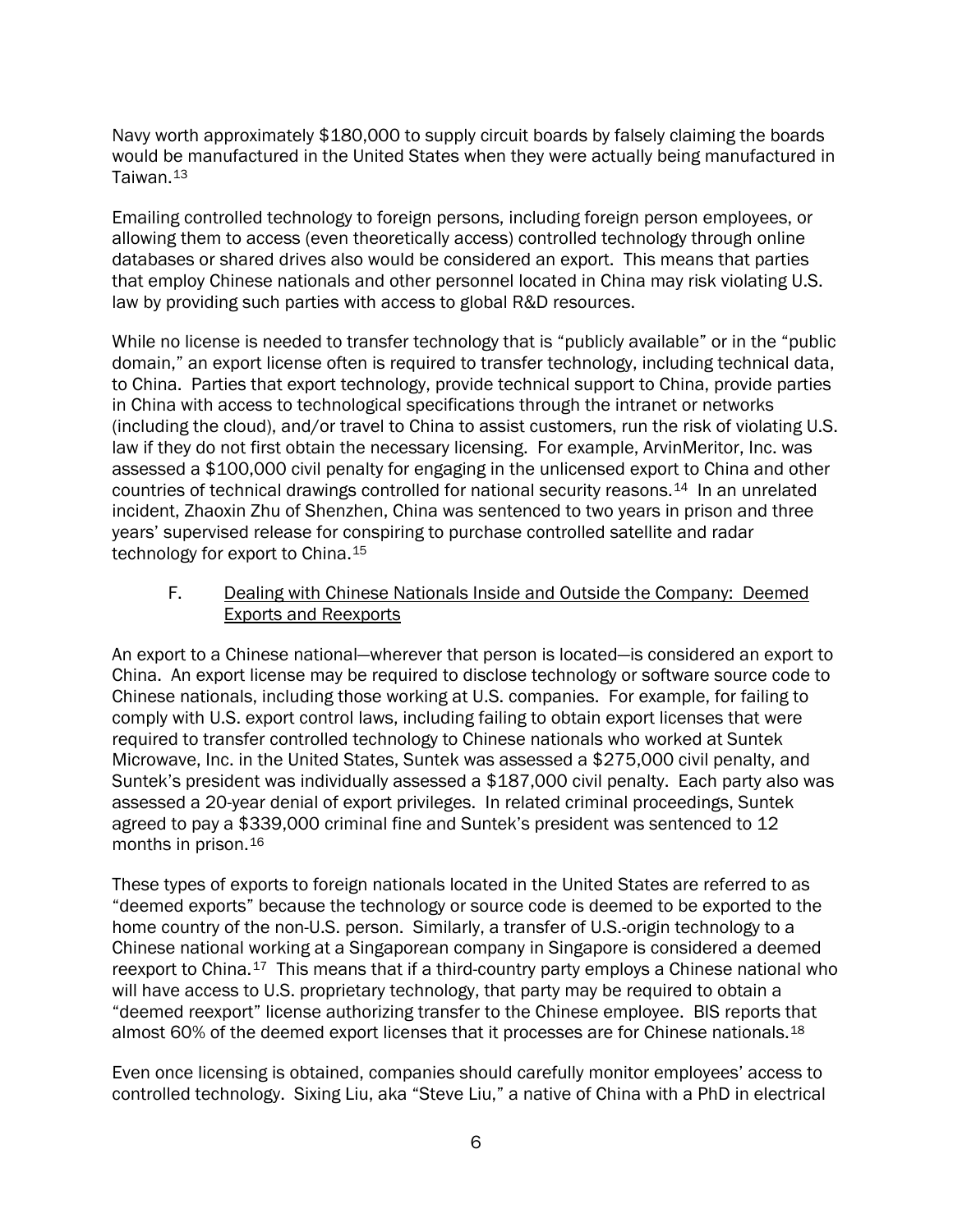engineering who worked as a senior staff engineer for a division of L-3 Communications, was sentenced to 70 months in prison for exporting sensitive U.S. military technology to China, stealing trade secrets, and lying to federal agents. Liu stole thousands of electronic files detailing the performance and design of guidance systems for missiles, rockets, target locators, and unmanned aerial vehicles. Liu had received training on U.S. export control laws and knew that most of his employer's products were covered by those laws. Nonetheless, he allegedly stole the files to better position and prepare himself for future employment in China.[19](#page-11-15)

## G. Providing Customer Support

In addition to controlling the export of hardware and technology, U.S. export controls and economic sanctions also govern the provision of services to non-U.S. parties. As a result, even companies that provide technical support or other customer services should be careful to avoid inadvertently providing technology to customers in China without the necessary authorization.

In addition, the U.S. government's arms embargo against China prohibits the provision of "defense services" to Chinese persons.[20](#page-11-16) U.S. persons who provide Chinese parties technical support related to defense articles—even foreign defense articles—run the risk of engaging in unauthorized defense services. For example, Hughes Network Systems and DIRECTV Group (collectively, "HNS"), both U. S. companies, were assessed a \$5 million civil penalty for providing services and support to Chinese and other military customers to help resolve technical problems associated with the customers' use of HNS products connected to foreign military equipment.<sup>[21](#page-11-17)</sup>

## **Potential Penalties**

- Penalties of up to \$500,000 per violation
- In 2014, over \$47.5 million in penalties from export control cases involving China
- Criminal export controls investigations related to China second only to investigations related to Iran
- China-related investigations account for more than 24% of published DOJ export controls cases since 200922

#### H. Complying with Export License Conditions

Under certain circumstances, the U.S. government may issue licenses that authorize the otherwise-prohibited supply of goods, technology, software, or services. Licenses impose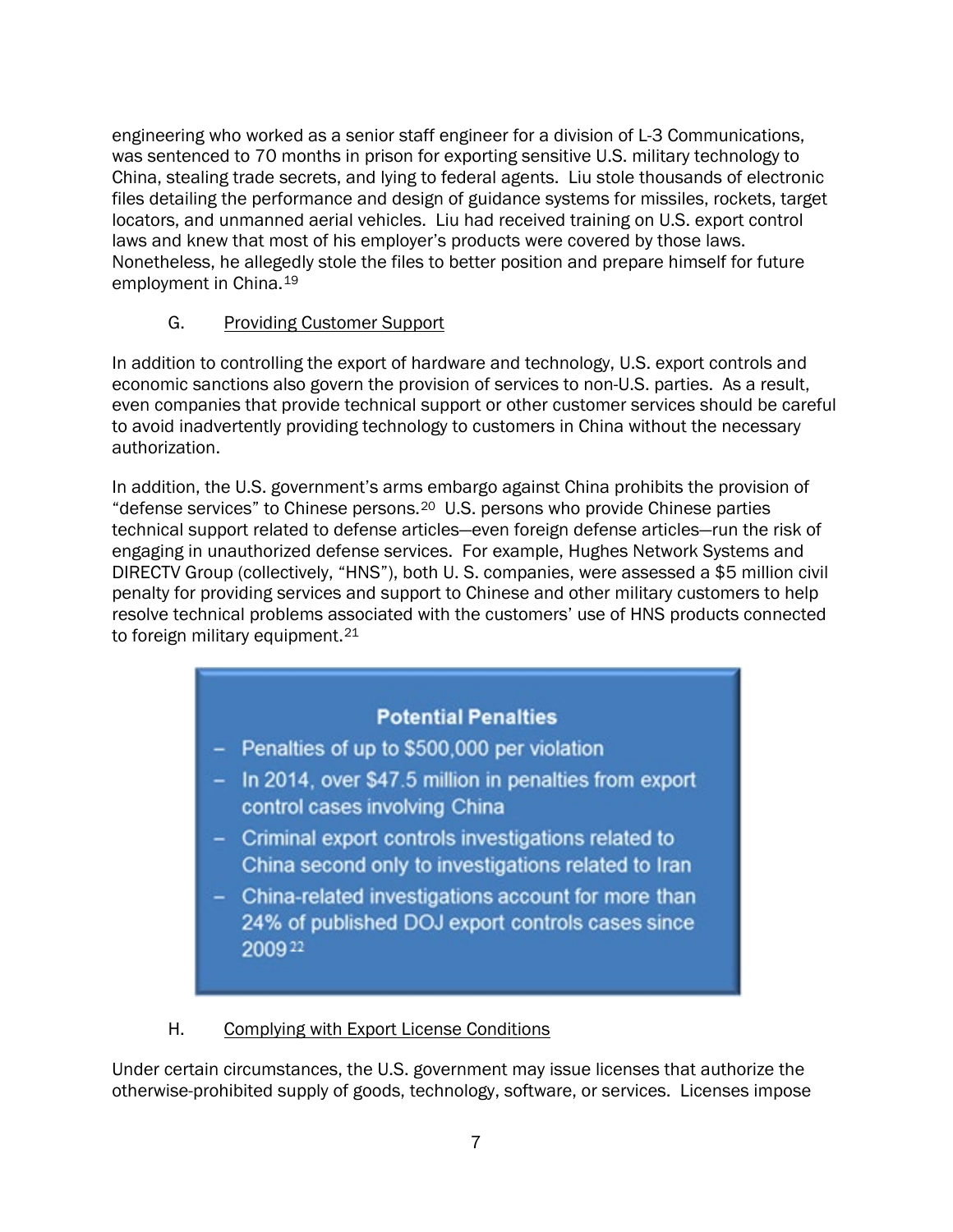various conditions subject to which authorized transactions may occur. While conditions vary by license, common conditions prohibit the resale, transfer, or reexport of items on the license without prior authorization from the U.S. government and require that (i) only licensed parties be involved in the transactions; (ii) the product be used for the stated enduse only; (iii) the applicant verify delivery and installation; (iv) other parties be informed of all

license conditions; (v) there be no military end-users or end-uses; and (vi) there be no nuclear, chemical, biological, or missile related end-users or end-uses.

Violating a license condition is considered an export violation. For example, Western Geophysical Company of America and WesternGeco LLC agreed to pay \$925,000 and \$1,965,600, respectively, for violating conditions on export licenses for underwater geophysical mapping equipment exported to China.[23](#page-11-2)

Companies should implement policies and procedures, including technology control plans, to ensure that items sent to China comply with all applicable export conditions.

## I. Joint Ventures: Even Chinese JVs May Be Subject to U.S. Export Controls

U.S. parent companies and the U.S. Government generally expect a joint venture ("JV") that is more than 50 percent owned or controlled by a U.S. person or entity to follow the same export control compliance practices and procedures that U.S. businesses follow. This may be the case even if the JV is incorporated in China. Applicable compliance procedures may include: (i) designating one or more persons to be responsible for oversight of export controls compliance; (ii) establishing an export controls compliance program, including written procedures for ensuring compliance with U.S. export controls laws and regulations; (iii) following appropriate screening procedures; (iv) implementing a technology control plan to ensure that goods, technical data, software, and services are not transferred without authorization; (iv) following adequate recordkeeping and reporting procedures; and (v) instituting training programs. U.S. JV partners also may require periodic audits of the JV's compliance with U.S. export control and economic sanctions laws.

#### J. M&A: Buying a Company Means Buying Its Export Control Problems

Under legal theories of successor liability, the Departments of State, Commerce, and Treasury all take the position that companies may be held liable for trade controls violations committed by companies from which they acquire stock or assets. The U.S. Department of Commerce's Office of Export Enforcement first asserted a theory of successor liability in a matter involving Sigma-Aldrich Corp. in November 2002. In that settlement, Sigma-Aldrich and two of its subsidiaries agreed to pay a \$1.76 million fine to settle charges arising from the unauthorized export of biological toxins made by a company in which Sigma-Aldrich later acquired a partnership interest and assets.<sup>24</sup> Similarly, in 2003 Boeing Corporation and Hughes Space and Communications jointly paid a \$32 million fine for violations committed by Hughes before it was acquired by Boeing.[25](#page-11-20)

As a result, U.S. companies would do well to conduct appropriate due diligence prior to an acquisition, divestment, or entering into a joint venture relationship to identify the scope of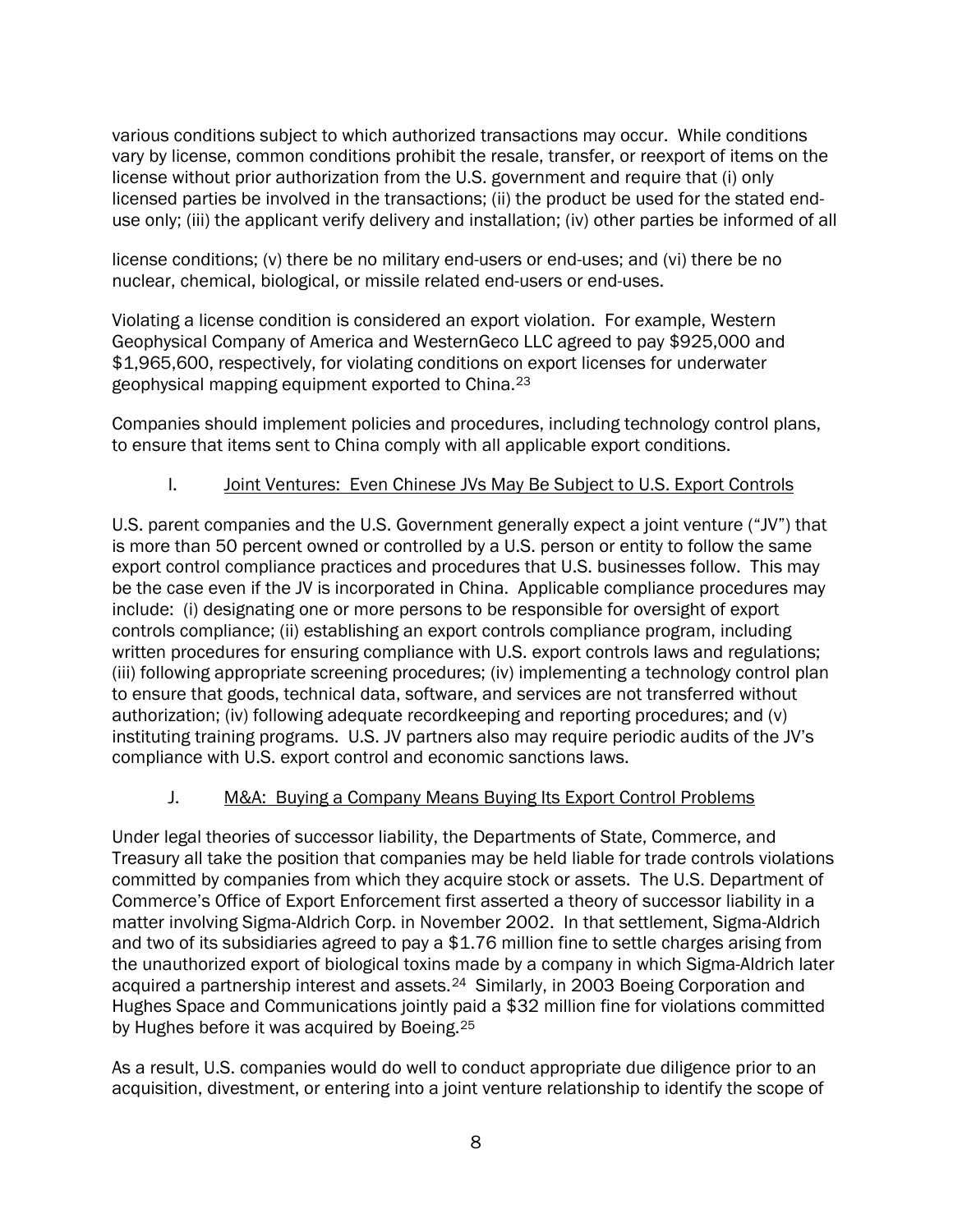any prior violations and penalties, as well as foreseeable future expenditures that may be necessary to bring a newly acquired entity's import/export program into line with U.S. export control laws and regulations.[26](#page-11-6) Chinese companies entering into such transactions with U.S. companies may not be prepared for this due diligence.

Conversely, many Chinese companies are acquiring U.S. firms, and export control issues can arise there as well. Depending on the information that is reviewed as part of an acquisition or divestment, a Chinese national conducting diligence on a U.S. company that deals in controlled goods, technology, or software may be required to obtain a license to review certain technical materials. In addition, if a Chinese company invests in a U.S. company, items requiring a license for export to China still would require a license, even if the Chinese company has full or partial legal ownership of the goods, software, or technology.

## K. China Export Controls

In addition to U.S. export controls, China regulates certain exports and some imports based on economic quotas, policy decisions, international agreements, and national security considerations. China also implements U.N. Security Council resolutions that apply sanctions against countries, entities, and individuals. Finally, Chinese regulations related to state secrets and commercial encryption products restrict the import and export of certain products and technology.

## **III.** Protective Actions

Companies that supply goods, software, or technology to China or whose employees travel to China should take precautions to adhere to trade controls laws and regulations. In addition to the standard procedures of classification, customer screening, and developing technology control plans, our clients are emphasizing the following:

- Conducting a China-focused risk assessment. Prioritizing compliance efforts and resources based on a risk assessment that takes into account, at a minimum: (i) the nature of any compliance matters or other deficiencies that have been identified; (ii) the jurisdiction and classification of the company's products; and (iii) the volume of the company's exports. Benefits from a risk assessment including: (1) identifying issues or gaps before they result in a new or additional violation; (2) make adjustments to account for changes in product lines, business models, and employees; (3) show good faith to U.S. regulators if an issue does occur; and (4) emphasize internally the importance of these issues by committing resources to them.
- Implementing policies and procedures to address the China Military Rule. Companies that do business with Chinese parties should determine whether any of their products, software, or technology are subject to the China Military Rule. If any item is so subject, companies should consider (i) conducting additional due diligence on customers to determine military ties; (ii) obtaining information regarding how and where the customer intends to use the requested items; and (iii) confirming the legitimacy of the intended end-use.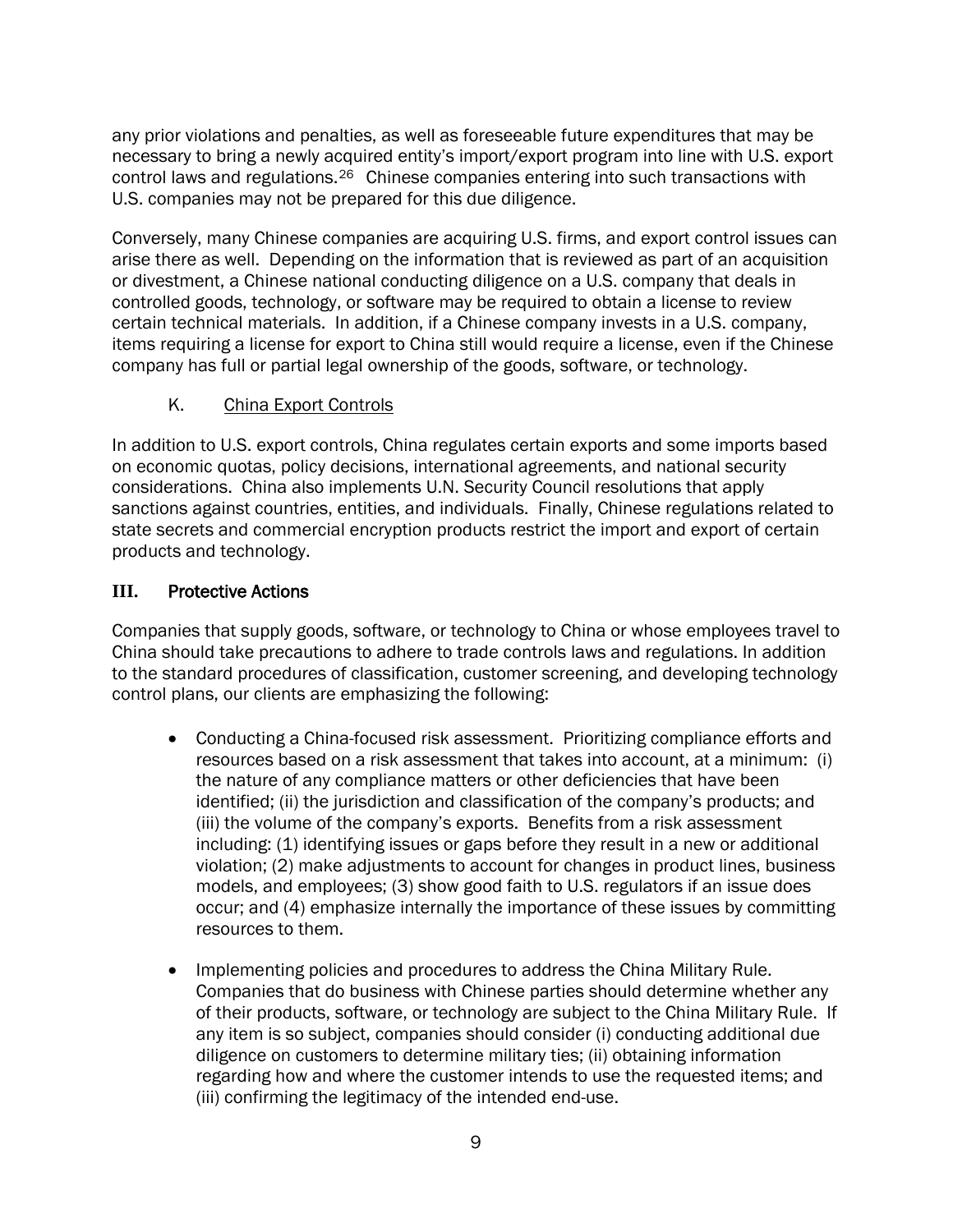- Screening customers and conducting due diligence, mindful of linguistic nuances. Companies should screen customers, suppliers, vendors, freight forwarders, banks, and other parties against U.S. watchlists prior to engaging in transactions. Because the U.S. government does not make Chinese-language versions of its lists available, names will need to be properly translated or romanized to be screened effectively.
- Implementing policies on travel to/from China. Because of the significant potential risks associated with inadvertently traveling to China with controlled technical data or technology, many U.S. companies have implemented policies requiring employees traveling to China to travel with a clean loaner laptop, phone, tablet, and/or other storage device(s) borrowed from the IT department.
- Training. Training to employees on both sides of the Pacific to avoid inadvertent errors. In China, ensure training is conducted in Chinese by a qualified trainer who knows the nuances of U.S. export control regulations. Training should also have an ethics dimension to ensure that corporate values are well understood.
- Assigning dedicated export compliance staff in China. Deploying staff on-theground in China can help ensure that the often complex U.S. export controls and economic sanctions regulatory regimes are appropriately translated into reasonable policies and procedures that ensure compliance with the law without unnecessarily restricting business opportunities. This may be particularly important if the company has a joint venture with a Chinese company. If China operations do not warrant a full-time expert, consider designating in China as a part-time "export compliance ambassador" or "export compliance champion" to serve as a single point of contact for these issues, and provide additional training to that person.

 $\overline{a}$ <sup>1</sup> U.S. Department of Commerce Bureau of Industry and Security, Keynote Speech of of David W. Mills, Assistant Secretary for Export Enforcement UPDATE Conference, July 30, 2014, *available at* https://www.bis.doc.gov/index.php/about-bis/newsroom/speeches/148-about-

bis/newsroom/speeches/speeches-2014/719-keynote-speech-of-david-w-mills-assistant-secretary-for-exportenforcement-update-conference-july-30-2014.

<sup>2</sup> U.S. Department of State Bureau of Political-Military Affairs Consent Agreement with United Technologies Corporation (June 19, 2012), *available at* 

http://www.pmddtc.state.gov/compliance/consent\_agreements/pdf/UTC\_CA.pdf

 $3$  "Summary of Major U.S. Export Enforcement, Economic Espionage, Trade Secret and Embargo-Related Criminal Cases," Department of Justice, Aug. 2015, *available at* 

http://www.pmddtc.state.gov/compliance/documents/OngoingExportCaseFactSheet.pdf. <sup>4</sup> *Id.*

<sup>5</sup> *U.S. v. Roth*, 628 F.3d 827 (6th Cir. 2011).

<sup>6</sup> "Former University of Tennessee Professor John Reece Roth Sentenced to 48 Months in Prison for Illegally Exporting Military Research Technical Data," U.S. Federal Bureau of Investigation, Knoxville Division Press Release, July 1, 2009, *available at* http://www.fbi.gov/knoxville/press-releases/2009/kx070109.html.

<sup>7</sup> Covered items include certain aircraft, avionics, computers, cameras, and telecommunications equipment. Impacted items are identified in Supplement No. 2 to Part 744 of the EAR.

<sup>8</sup> "Military end-use" is defined in EAR § 744.21 as (i) incorporation into a military item described on the U.S. Munitions List (USML) or Wassenaar Arrangement Munitions List; (ii) incorporation into items listed under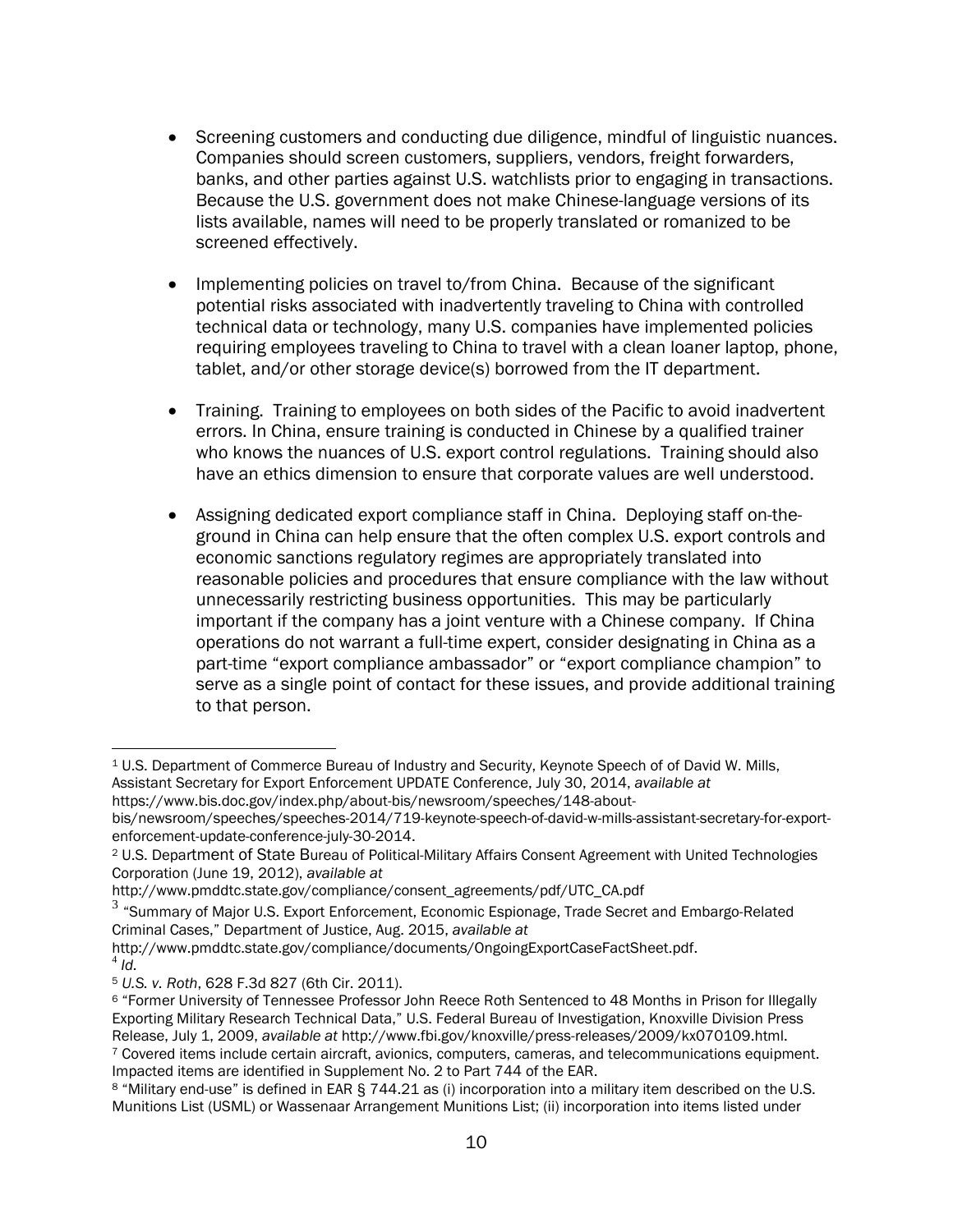-ECCNs ending in "A018" on the CCL in Supplement No. 1 to Part 774 of the EAR; (iii) for the "use", "development", or "production" of military items described on the USML or the International Munitions List, or items listed under ECCNs ending in "A018" on the CCL; or (iv) "deployment" of items classified under ECCN 9A991 as set forth in Supplement No. 2 to Part 744.

<sup>9</sup> 15 C.F.R. § 772.1.

<sup>10</sup> *Id.*

<sup>11</sup> For instance, a Chinese company was added to the Entity List in April 2015 for transshipping U.S.-origin items to Iran via China. Addition of Certain Persons to the Entity List, Bureau of Industry and Security, U.S. Department of Commerce Federal Register Notices 2015, April 23, 2015, *available at* http://bis.doc.gov/index.php/regulations/federal-register-notices#FR22638.

<sup>12</sup> "Former Managing Director of PPG Paints Trading (Shanghai) Co., Ltd., Sentenced to Year in Prison for Conspiring to Illegally Export High-Performance Coatings to Nuclear Reactor in Pakistan," U.S. Department of Justice Press Release, Dec, 20, 2012, *available at* https://www.bis.doc.gov/index.php/2011-09-13-13-22- 03/98-about-bis/newsroom/press-releases/press-releases-2012/483-ppg-paints-trading-shanghai-co-ltdsentenced-to-a-year-in-prison-export-to-pakistan.

<sup>13</sup> "Summary of Major U.S. Export Enforcement, Economic Espionage, Trade Secret and Embargo-Related Criminal Cases," Department of Justice, Aug. 2015, *available at* 

http://www.pmddtc.state.gov/compliance/documents/OngoingExportCaseFactSheet.pdf.

<sup>14</sup> Order Relating to ArvinMeritor, Inc. (March 22, 2011), *available at*

http://efoia.bis.doc.gov/index.php/component/docman/doc\_view/594-e2202?Itemid=f.

<sup>15</sup> "Don't Let This Happen to You! An Introduction to U.S. Export Control Law, Actual Investigations of Export Control and Antiboycott Violations," U.S. Department of Commerce, Bureau of Industry and Security (Sept. 2010) at 19, *available at* https://www.bis.doc.gov/index.php/forms-documents/doc\_view/535-don-t-let-thishappen-to-you.

<sup>16</sup> "Don't Let This Happen to You! Actual Investigations of Export Control and Antiboycott Violations," U.S. Department of Commerce, Bureau of Industry and Security (July 2008) at 22, *available at*

https://www.bis.doc.gov/index.php/forms-documents/doc\_view/152-don-t-let-this-happen-to-you; "Suntek Microwave, Inc. and Company President Settle Charges of Illegal Exports," U.S. Department of Commerce Press Release, May 6, 2004, *available at* http://www.bis.doc.gov/news/2004/sunteckmay04.htm.

<sup>17</sup> In July 2012, BIS imposed a \$110,000 civil penalty on Technetics Group Singapore Ptd. for transferring controlled technology to Chinese nationals working for the company in Singapore. See Order Relating to Technetics Group Singapore Pte. Ltd. (July 24, 2012), *available at* 

http://efoia.bis.doc.gov/index.php/component/docman/doc\_view/788-e2276?Itemid=.

18 *See* Deemed Exports and I-129 Forms, Update 2011.

<span id="page-10-0"></span><sup>19</sup> "Former Employee of New Jersey Defense Contractor Sentenced to 70 Months in Prison for Exporting Sensitive Military Technology to China," U.S. Department of Justice Press Release, Mar. 25, 2013, *available at*  http://www.justice.gov/usao/nj/Press/files/Liu,%20Sixing%20Sentencing%20News%20Release.html.

<sup>20</sup> Defense services are defined broadly to include "[t]he furnishing of assistance (including training) to foreign persons, whether in the United States or abroad in the design, development, engineering, manufacture, production, assembly, testing, repair, maintenance, modification, operation, demilitarization, destruction, processing or use of defense articles." 22 C.F.R. § 120.9.

<span id="page-10-1"></span><sup>21</sup> Order in the Matter of The DIRECTV Group Inc. Hughes Network Systems Inc. (Jan. 26, 2005), *available at*  http://www.pmddtc.state.gov/compliance/consent\_agreements/pdf/DirectTV\_Order.pdf ; Draft Charging Letter, Investigation of the DIRECTV Group, Inc. and Hughes Network Systems, Inc., *available at* 

<span id="page-10-2"></span>http://www.pmddtc.state.gov/compliance/consent\_agreements/pdf/DirectTV\_DraftChargingLetter.pdf. <sup>22</sup> "Summary of Major U.S. Export Enforcement, Economic Espionage, Trade Secret and Embargo-Related Criminal Cases," Department of Justice, Aug. 2015, *available at* 

http://www.pmddtc.state.gov/compliance/documents/OngoingExportCaseFactSheet.pdf.

<sup>23</sup> "Don't Let This Happen to You! An Introduction to U.S. Export Control Law, Actual Investigations of Export Control and Antiboycott Violations," U.S. Department of Commerce, Bureau of Industry and Security (Sept. 2010) at 23, *available at* https://www.bis.doc.gov/index.php/forms-documents/doc\_view/535-don-t-let-thishappen-to-you.

<sup>24</sup> "U.S. Corporation Fined for Biological Toxins Export," U.S. Department of State Bureau of International Information Programs, Nov. 4, 2002, *available at*